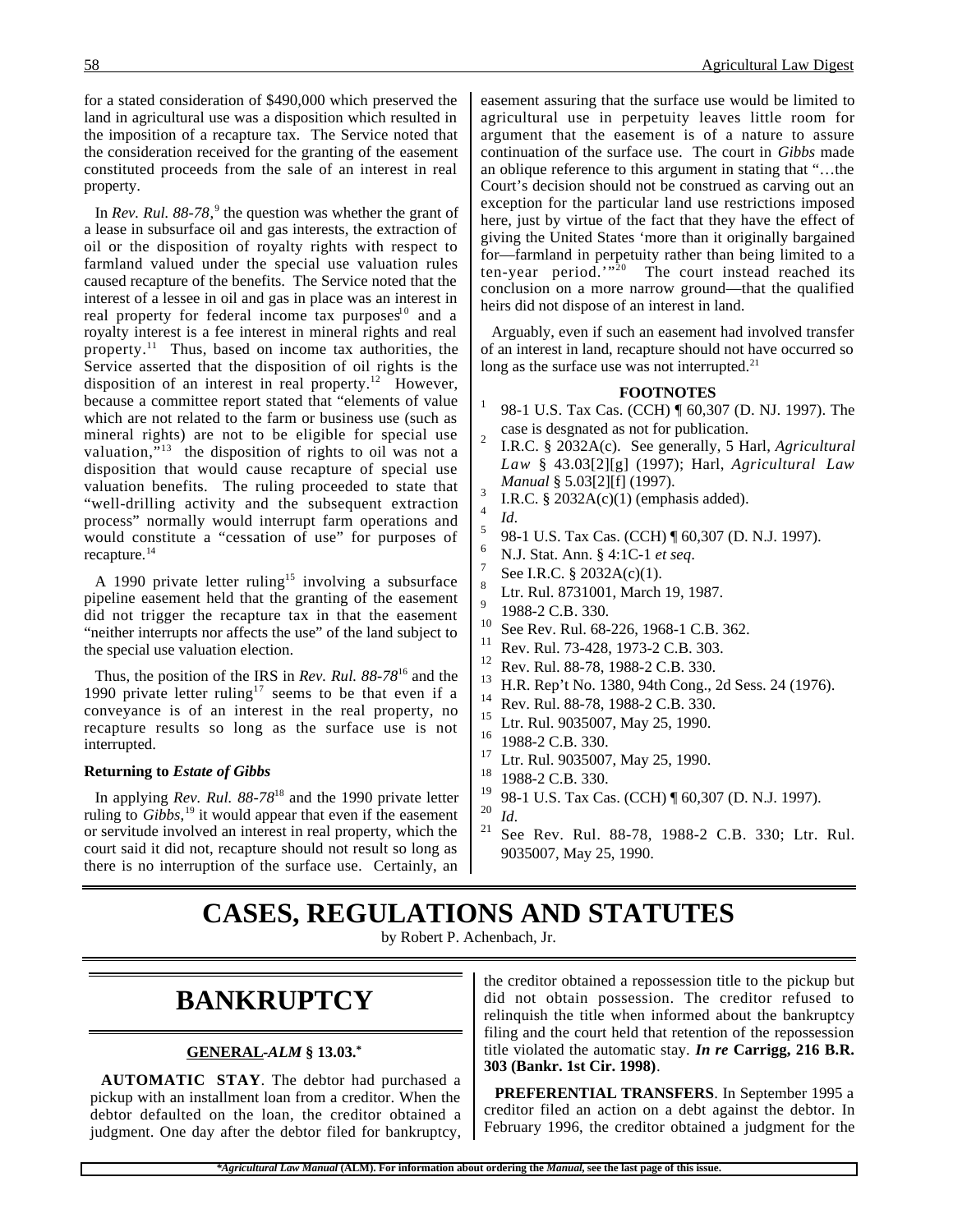debt. The debtor filed for Chapter 12 in April 1996 within 90 days of the judgment. Under Kansas law a judgment lien is deemed perfected at the earlier of the date the suit was filed or four months before the judgment is entered. The creditor argued that the deemed perfection date occurred more than 90 days before the bankruptcy petition was filed. The court discussed *Fidelity Financial Services, Inc. v. Fink, 118 S.Ct. 651 (1998)* for the rule that a lien is considered perfected for purposes of Section 547(e)(2) when a bona fide purchaser could no longer obtain a superior lien. The court reasoned that a determination of this time could not be made under Kansas law until the judgment was obtained; therefore, under bankruptcy law, the lien could be perfected only upon obtaining the judgment. Consequently, the creditor's lien became perfected within 90 days of the bankruptcy filing and was a preferential transfer under Section 547. *In re* **Williams, 216 B.R. 447 (Bankr. D. Kan. 1998)**.

#### **FEDERAL TAXATION -***ALM* **§ 13.03[7].\***

**DISCHARGE**. The debtor failed to file a return for 1992 because the debtor's income was below the minimum amount required for a filing. The debtor sought a ruling that any tax claim for 1992 was dischargeable. The court held that, because no return had yet been filed, any tax claim for 1992 would be nondischargeable. The IRS had retained a refund claimed by the debtor resulting from earned income credit in 1993, offsetting the refund against a tax deficiency from 1989 when the debtor filed a joint return with a former spouse. As part of the dissolution, the former spouse had agreed to hold the debtor free of any liability for tax debts. The court held that the IRS was not bound by the agreement. *In re* **Perkins, 216 B.R. 220 (Bankr. S.D. Ohio 1997)**.

In 1985, the IRS assessed taxes against the debtor based on a substitute return filed by the IRS. The debtor met with IRS agents about the tax deficiency and was shown the substitute return but was not asked to sign it. The debtor fully cooperated with the IRS and started making installment payments on the tax debt. The court found that the tax claim was accurately determined by the substitute return such that the return provided the IRS with sufficient information to make its assessment of tax. The court held that, under the specific circumstances of this case, the substitute return was considered a filed return for purposes of Section  $523(a)(1)(B)(i)$  and the taxes involved were dischargeable. *In re* **Hatton, 216 B.R. 278 (Bankr. 9th Cir. 1997)**.

The debtor was found to have failed to timely file returns for 1980 through 1983, claimed excessive withholding allowances on Form W-4, failed to pay the tax liability for those years and claimed that the debtor was exempt from federal taxation because the debtor did not voluntarily submit to federal income taxation. The court found that the debtor's actions amounted to willful attempts to evade tax and the tax liability for 1980 through 1983 was nondischaregable. **In re Myers, 216 B.R. 402 (Bankr. 6th Cir. 1998)**.

The debtor filed a no-asset Chapter 7 case and listed the IRS as a creditor. The IRS did not file a claim and did not object to the debtor's discharge. The court held that the tax debt was nondischargeable because the debtor failed to file returns for the tax years involved. The court also held that the IRS was not required to file a claim in a no-asset case and was not required to object to the discharge because the tax claim was nondischargeable. *In re* **Palmer, 216 B.R. 435 (D. Nev. 1997)**.

### **FEDERAL AGRICULTURAL PROGRAMS**

**BRUCELLOSIS**. The APHIS has issued interim regulations amending the regulations governing federal indemnity paid under the brucellosis eradication program to increase the amount of indemnity that may be paid for certain cattle and bison destroyed because of brucellosis. This action is intended to accelerate the eradication of brucellosis from the United States by giving owners sufficient financial incentive to destroy brucellosisexposed cattle and bison by promptly depopulating brucellosis-affected herds. A number of owners of cattle and bison have been found reluctant to depopulate their affected herds, thereby increasing the risk of disease spread in the eradication program's last scheduled year. **63 Fed. Reg. 15281 (March 31, 1998)**.

**CONSERVATION**. The CCC has issued proposed regulations under Section 335 of the FAIR Act of 1996 establishing the Conservation Farm Option (CFO) Program. CCC will establish CFO pilot programs for producers of wheat, feed grains, upland cotton, and rice. Only those owners and producers that have a farm with contract acres enrolled in production flexibility contracts established under the 1996 Act are eligible to participate in the CFO. Producers accepted into the CFO must enter into 10-year contracts which may be extended an additional 5 years. The purposes of CFO pilot programs include: (1) conservation of soil, water, and related resources; (2) water quality protection or improvement; (3) wetland restoration, protection, and creation; (4) wildlife habitat development and protection; and (5) other similar conservation purposes. To enroll in the program, producers are required to prepare a conservation farm plan which becomes part of the CFO contract. The plan describes all conservation practices to be implemented and maintained on acreage subject to contract. An important goal is to promote the adoption of resource conserving crop rotations while maintaining agricultural production and maximizing environmental benefits. The Act also requires the plan to contain a schedule for the implementation and maintenance of the practices, comply with highly erodible land and wetland conservation requirements of Title XII of the 1985 Act, and contain such other terms as the Secretary may require. Producers must also agree to forgo payments under the Conservation Reserve Program (CRP), the Wetlands Reserve Program (WRP), and the Environmental Quality Incentives Program (EQIP). In lieu of these payments, the Secretary is required to offer annual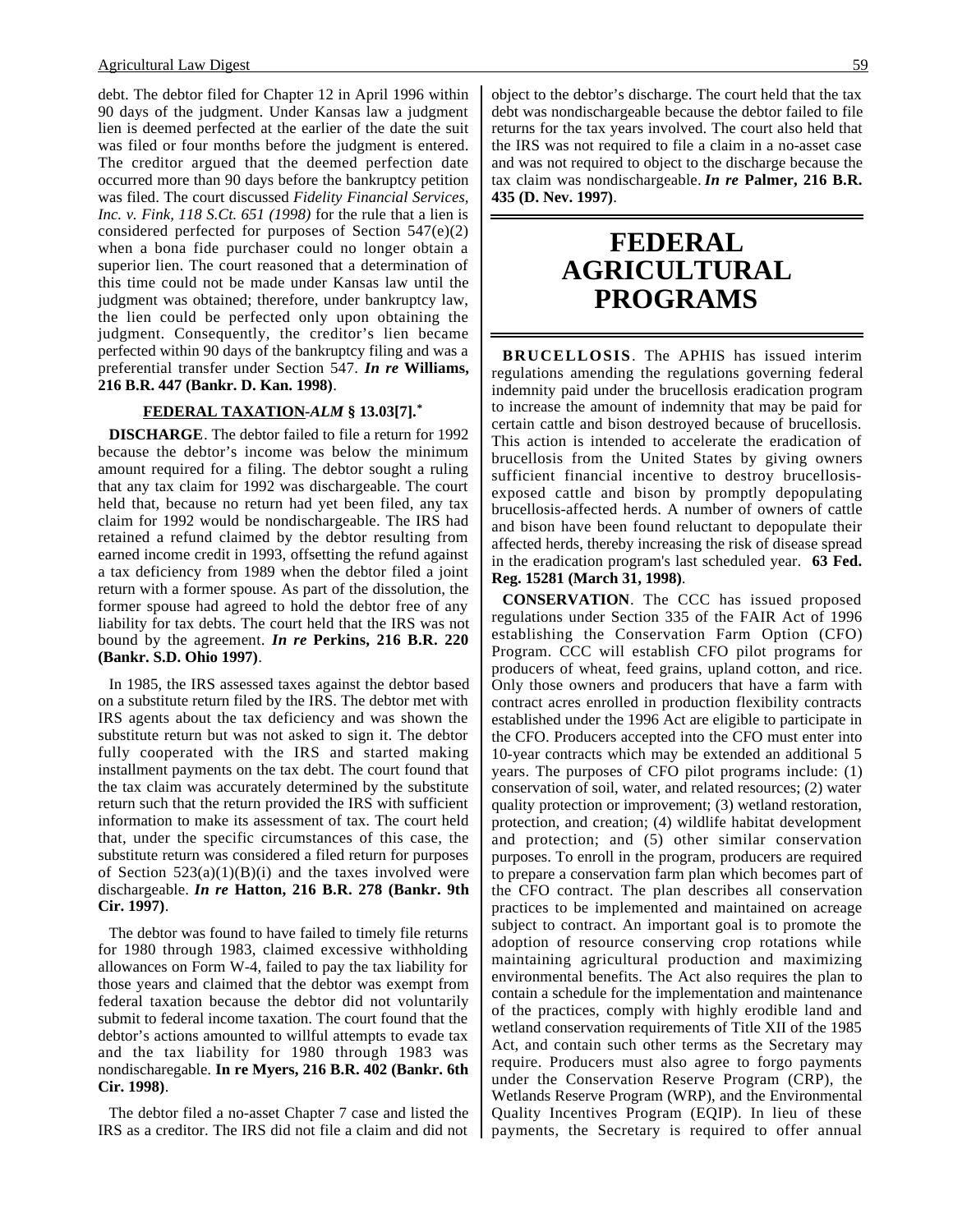payments under the contract that are equivalent to the payments the owner or producer would have received had the owner or producer participated in the CRP, the WRP and the EQIP. CCC will determine the CFO payment rates taking into consideration the payments that would have been received under the CRP, WRP, and EQIP, as applicable. CRP payments will not exceed the maximum bid price accepted for similar land in the vicinity.

 The CFO pilot program will substitute a single annual payment for the different types of payments available under the CRP, the WRP, and EQIP, provide an incentive for coordinated, long-term natural resource planning, and be flexible enough to allow farmers and ranchers to operate in economically efficient, but innovative ways. The CFO provides for a locally-led approach by allowing individual farmers and ranchers, or groups of farmers and ranchers to implement innovative solutions to natural resource problems and encourages implementation of sustainable agricultural production practices.

 CCC will determine CFO participation in a two step process: First, CCC will select CFO pilot project areas based on proposals submitted by the public; then, CCC will accept applications from eligible producers within the selected pilot project area.

CFO pilot projects will address resource problems and needs that are well documented and on a scale that will facilitate the evaluation of the effectiveness of the systems and practices installed, as well as that of the entire program. CFO pilot projects are intended to be simple, flexible, and should encourage sustainable agricultural production practices and support locally led conservation goals.

 CCC will select CFO pilot project areas based on the extent the proposal:

- 1. Demonstrates innovative approaches to conservation program delivery and administration;
- 2. Demonstrates innovative conservation technologies and systems;
- 3. Creates environmental benefits in a cost effective manner;
- 4. Addresses conservation of soil, water, and related resources, water quality protection or improvement; wetland restoration, protection, and creation; and wildlife habitat development and protection;
- 5. Ensures effective monitoring and evaluation of the pilot effort;
- 6. Considers multiple stakeholder participation (partnerships) within the pilot area; and
- 7. Provides additional non-Federal funding.

The CFO proposal package is available from any FSA or NRCS office. CCC will give preference to proposals that have high ratings based on the criteria upon which proposals will be evaluated. Pilot projects can involve either an individual or a group. In either case, to be considered for enrollment in CFO, each individual or entity within an approved pilot project area must submit an application which is the basis for the contract between the participant and CCC.

CFO proposals may be developed for a group of eligible producers by organizations or entities that desire to coordinate individual producer plan development and implementation activities. These group proposals may

promote the adoption of sustainable farming or other conservation practices on several farms, thus, expanding the opportunity for greater acceptance of innovative and environmentally sound farming practices. Achievements from these efforts may serve as on-farm models to encourage others to accept new measures without government assistance. Moreover, groups participating will promote program success stories to enhance the CFO based on proved results.

Upon selection of pilot project areas, all producers with production flexibility contracts within the project area will be eligible to participate in the CFO. NRCS will approve CFO conservation farm plans and the local FSA office will approve the CFO contracts and make payments on behalf of CCC. **63 Fed. Reg. 16142 (April 2, 1998), adding 7 C.F.R. Part 1468.**

**CROP INSURANCE.** The FCIC has announced that the Board of Directors has approved for reinsurance and subsidy the insurance of corn, grain sorghum, soybeans and cotton in select states and counties under the Crop Revenue Coverage (CRC) plan of insurance for the 1998 crop year. **63 Fed. Reg. 16225 (April 2, 1998)**.

The FCIC has issued proposed regulations which include the apple Endorsement in the Common Crop Insurance Policy and restrict the endorsement provisions to 1998 and earlier crop years. **63 Fed. Reg. 17050 (April 8, 1998)**.

**PSEUDORABIES**. The APHIS has adopted as final regulations amending the pseudorabies regulations by adding the glycoprotein I Particle Concentration Fluorescence Immunoassay test to the list of official pseudorabies tests and allowing its use as an approved differential test. APHIS found that the sensitivity and specificity of the glycoprotein I Particle Concentration Fluorescence Immunoassay test were equivalent to those of official tests for the diagnosis of pseudorabies. This amendment allows the glycoprotein I Particle Concentration Fluorescence Immunoassay test to be used as an official pseudorabies test to qualify certain pseudorabies vaccinated swine for interstate movement to destinations other than slaughter or a quarantined herd or quarantined feedlot. Adding the glycoprotein I Particle Concentration Fluorescence Immunoassay test to the list of official pseudorabies tests also allows its use for the testing of nonvaccinated swine. **63 Fed. Reg. 17315 (April 9, 1998)**.

## **FEDERAL ESTATE AND GIFT TAX**

**DISCLAIMERS**. The decedent's estate included stock, cash, real estate and mineral interests. The estate passed to the decedent's children equally. Three of the children disclaimed their interests in a specific number of shares of stock and their interests in the mineral rights. The disclaimed property passed under the will to the children of the disclaiming heirs. The IRS ruled that the disclaimers were effective and that the disclaimed property passed to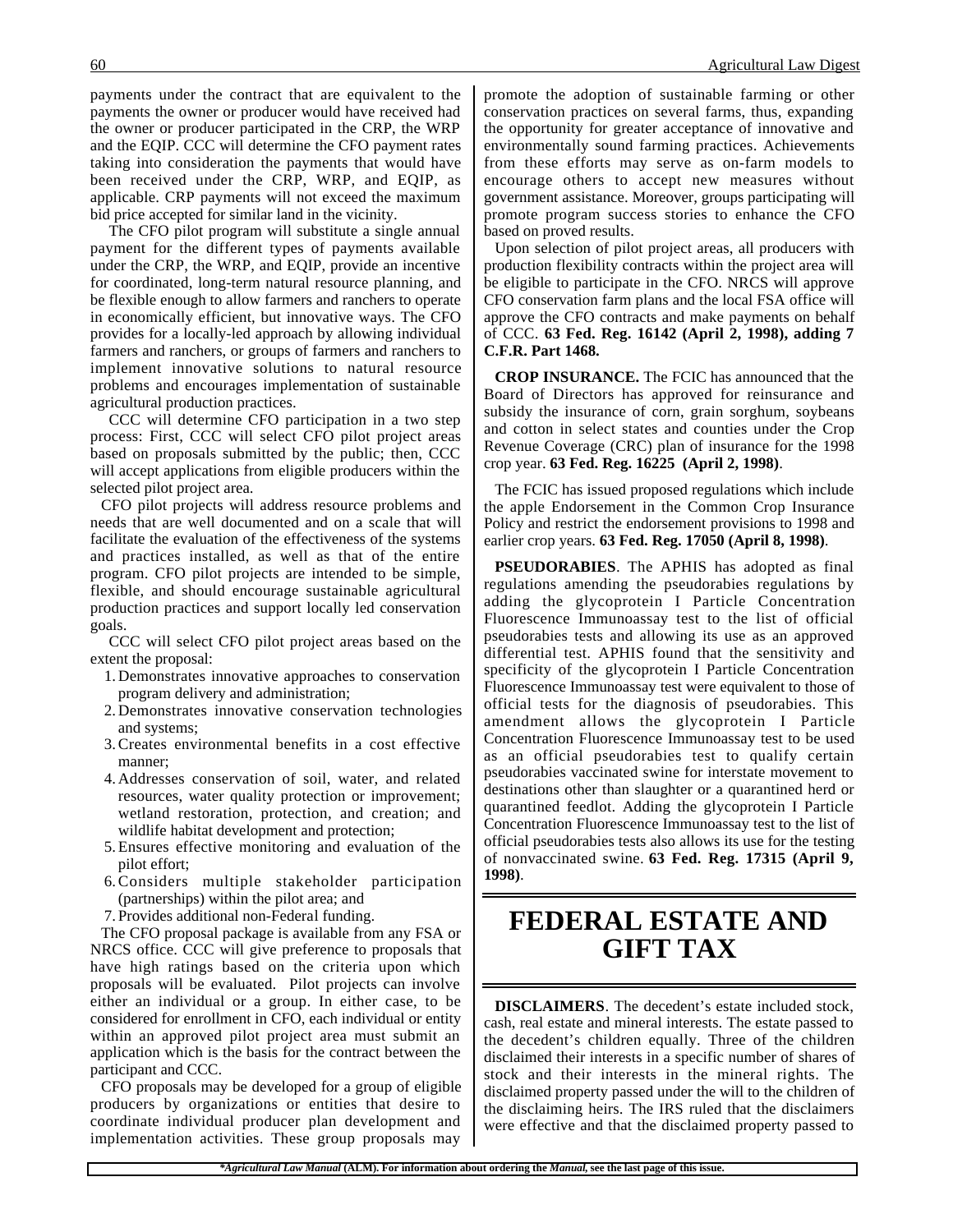skip persons, making the disclaimed property subject to GSTT and eligible for the GSTT exemption amount. **Ltr. Rul. 9815046, Jan. 9, 1998**.

**DISTRIBUTABLE NET INCOME**. The decedent died in 1988 and the surviving spouse elected the statutory share of the estate. The executors made two distributions from the estate in partial satisfaction of the surviving spouse's share and made no other distributions to other heirs in the tax years involved. The executors determined that a portion of the distributions was distributable net income (DNI) and filed with the spouse a Form K-1 listing the DNI income. The spouse initially included the reported DNI in income but filed an amended return for a refund of the taxes paid relating to the DNI reported. The court found that the estate did have net income in the tax year involved and held that, under I.R.C.  $\S$  662(a)(2), the net income passed to the spouse as the only recipient of estate property in the tax year. Thus, because the amounts distributed exceeded estate net income, all of the net income was taxable to the spouse. The spouse argued that distributions in satisfaction of a statutory share do not include estate DNI because a statutory share is not listed in Treas. Reg.  $\S 1.662(a)-3(b)$ . The court held that the list in the regulation was not exclusive. The spouse also argued that payments made in satisfaction of the statutory share were not received from the decedent's estate, but the court held that such payments are considered as made from the decedent's estate. The court also discussed the exception, under I.R.C.  $\S$  663(a)(1) for payments made under bequests for specific sums of money under the will. The court held that the exception does not apply to statutory bequest payments because the payments are not made under the will. **Brigham v. U.S., 983 F. Supp. 46 (D. Mass. 1997)**.

**GIFT-***ALM* **§ 6.01.\*** The taxpayer was employed by a company which granted the taxpayer nonstatutory stock options as part of the taxpayer's compensation. The options could be exercised only after the taxpayer performed services for the company. The taxpayer transferred the stock option to one of the taxpayer's children by gift. The IRS ruled that the transfer of the stock option was not a completed gift until the taxpayer performs the services needed in order to exercise the option. **Rev. Rul. 98-21, I.R.B. 1998-\_\_, \_\_**.

**MARITAL DEDUCTION-***ALM* **§ 5.04[3].\*** The decedent murdered his wife and then committed suicide. Under state law, the decedent was treated as having predeceased the wife. The decedent's estate claimed a marital deduction for property which would have passed to the wife. The coroner testified that the wife died first. The court held that the state law affected only the passing of the estate and did not establish a presumption of order of death; therefore, the wife was treated as dying first for federal estate tax purposes. **Ltr. Rul. 9815008, Dec. 22, 1997**.

**TRUSTS**. The grantor had established an irrevocable trust for the benefit of the grantor with remainder interests held by the grantor's children and their children. No beneficiary had a power of appointment over trust principal and the trustee did not have a power to invade principal for any reason. The original establishment of the trust was a completed gift. The grantor and the remainder holders petitioned a local court for termination of the trust which was allowed under state law. The trust property was distributed among the grantor and remainder holders according to I.R.C. § 7520. The IRS ruled that the termination of the trust did not subject the trust to the valuation rules of I.R.C. § 2702 and that, except for the property distributed to the grantor, none of the trust

property would be included in the grantor's gross estate. The IRS noted that the ruling did not cover whether the trust property would be included in the grantor's gross estate under I.R.C. § 2035(a) if the grantor dies within three years after the termination. **Ltr. Rul. 9815023, Dec. 23, 1997**.

**VALUATION**. The IRS has issued procedures for valuing compensatory stock options for purposes of the federal gift, estate and generation-skipping transfer taxes. The procedure allows taxpayers to use an option pricing model that takes into account on the valuation date specific factors that are similar to those established by the Financial Accounting Standards Board in Accounting for Stock-Based Compensation, Statement of Financial Accounting Standards No. 123, (Fin. Accounting Standards Bd. 1995), (FAS 123). **Rev. Proc. 98-34, I.R.B. 1998-\_\_, \_\_**.

# **FEDERAL INCOME TAXATION**

**CHARITABLE DEDUCTION**. The taxpayer owned 5 percent of the stock of a corporation of which the rest of the stock is owned by one family unrelated to the taxpayer. The taxpayer wanted to donate 4,383 shares of stock to a charitable organization. The corporation exchanged the taxpayer's stock for a special preferred stock which entitled the owner to redeem 1,000 shares with a 90 day notice and the remaining shares in five years after 30 day's notice. The new stock was donated to the charitable organization. The IRS ruled that the stock donation was eligible for the charitable deduction, subject to limits for appreciated capital assets. **Ltr. Rul. 9814032, Dec. 29, 1997**.

**DEPRECIATION-***ALM* **§ 4.03[4].\*** The IRS has issued tables, revised for inflation, detailing the limitation on depreciation deductions for automobiles first placed in service during 1998:

| Tax Year | Amount |
|----------|--------|
|          |        |
|          |        |
|          |        |
|          |        |

The IRS also issued tables providing the amounts to be included in income for automobiles first leased during 1998. The maximum allowable value of employerprovided automobiles made available to employees for personal use in 1998 for which the vehicle cents-per-mile valuation rule of Treas. Reg. § 1.61-21(e) may be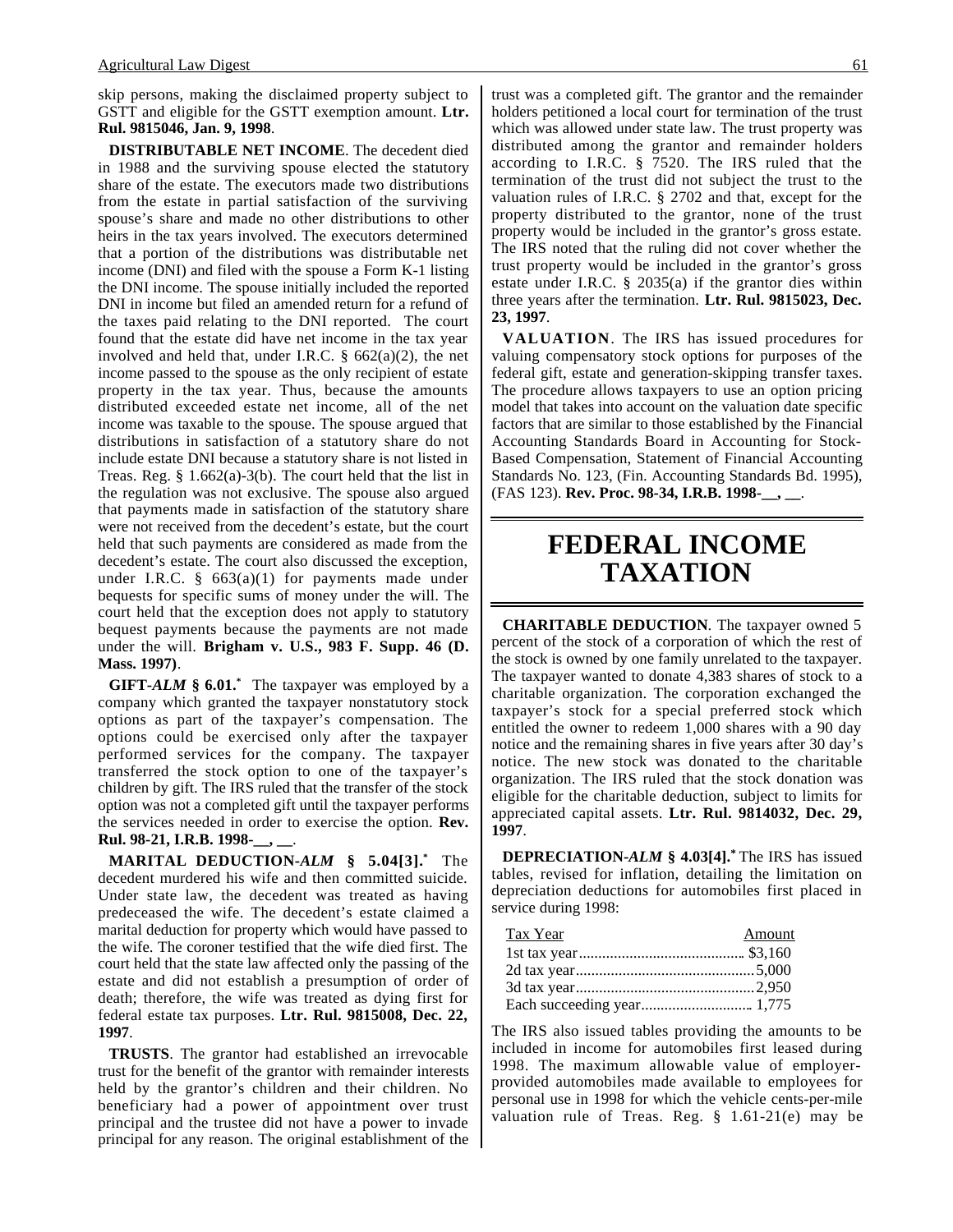#### applicable is \$15,600. **Rev. Proc. 98-30, I.R.B. 1998-\_\_, \_\_**.

**INTEREST**. The taxpayers operated an unincorporated telephone equipment installation business. The taxpayers were assessed a deficiency and interest assessment after an audit of their personal and business returns. A portion of the deficiency resulted from changing the method of accounting for the business. The taxpayers made the interest payments in installments over three years. The taxpayers allocated a portion of the interest as a business interest deduction but the IRS disallowed the deduction under Temp. Treas. Reg.  $\S$  1.163-9T(b)(2)(i)(A) which characterizes all interest on personal tax deficiencies as personal interest which is not eligible for a deduction. The IRS argued that regulation was a proper interpretation of whether interest on a personal income tax deficiency was allocable to a trade or business. The appellate court reasoned that, because the statute did not provide a definition of business related interest, Congress implicitly delegated the authority to make that definition to the IRS. The Tax Court had held that the regulation was invalid and allowed the deduction. The appellate court reversed, holding the regulation to be a reasonable interpretation of the statute. The court followed *Miller v. U.S., 65 F.3d 687 (8th Cir. 1995)* in holding the regulation to be valid. See also Harl, "Is Interest on Taxes Deductible?" 7 *Agric. L. Dig*. 33 (1996). **Redlark v. Comm'r, 98-1 U.S. Tax Cas. (CCH) ¶ 50,322 (9th Cir. 1998),** *rev'g,* **106 T.C. 31 (1996)**.

The taxpayer was a partner in a general partnership on the cash basis of accounting. The partnership had a loan obligation with a lender and borrowed additional funds from the same lender, placing the funds in the partnership bank account. The funds were then used to make payments, including interest, on the original loan. The partnership listed the interest as a business expense which decreased the taxpayer's distributive share of partnership income. The court acknowledged that precedent, *Burgess v. Comm'r, 8 T.C. 47 (1947)*, allowed a business expense deduction if the taxpayer exercised unrestricted control over the borrowed funds. However, the court rejected that rule where the purpose of the second loan and the economic reality of the transactions were to postpone the interest payment. Because the partnership borrowed the funds solely for the purpose of delaying the payment of the interest, no business expense deduction for the interest was allowed. **Davison v. Comm'r, 98-2 U.S. Tax Cas. (CCH) ¶ 50,296 (2d Cir. 1998),** *aff'g***, 107 T.C. 35 (1996)**.

**PENSION PLANS**. The IRS has issued final and temporary regulations providing guidance to employers in determining the present value of an employee's benefit under a qualified defined benefit pension plan, for purposes of the applicable consent rules and for purposes of determining the amount of a distribution made in any form other than certain nondecreasing annuity forms. These regulations were issued to reflect changes to the applicable law made by the Retirement Protection Act of 1994 (RPA '94). RPA '94 amended the law to change the interest rate, and to specify the mortality table, for the purposes described above. **63 Fed. Reg. 16895 (April 7, 1998)**.

**RENT**. The taxpayer was the sole shareholder of a C corporation and an S corporation. The corporations had related business operations in that the one corporation researched and developed products marketed solely by the second corporation. The C corporation owned a commercial building occupied by the businesses operated by the corporations. The marketing corporation rented space from the C corporation under a written lease signed by the taxpayer for both corporations. The taxpayer provided no evidence of the fair market rent for the space. The IRS denied a deduction for most of the rent payments as exceeding the reasonable rent of the space. The taxpayer claimed that the rent also paid for space and equipment not listed in the written lease but did not present any evidence of such use. The court held that without proof of additional lease agreements, the written lease determined the space and equipment covered by the rent and also held that the rent was excessive as determined by the IRS. **Wysong v. Comm'r, T.C. Memo. 1998-128**.

**RENTING RESIDENCE TO EMPLOYER**. The taxpayer was a minority shareholder in a family farm corporation. The taxpayer was employed by the corporation as a farm manager and was required to live on or near the farm in order to fulfill the taxpayer's employment duties. The taxpayer purchased five acres next to the farm and built a residence and storage buildings on the parcel. The taxpayer allowed the corporation to store equipment and crops on the parcel, other employees to drive and park on the parcel, and other employees to use the kitchen and bathroom in the house. The corporation paid the taxpayer \$1,000 per month for the use of the taxpayer's land and buildings. The taxpayer claimed the monthly payments as income and also claimed deductions of the same amount for the costs associated with the corporation's use of the property. The IRS disallowed the expense deductions under I.R.C. § 280A(c)(6) because the expenses related to the renting of a residence to an employer. The court held that "residence" included buildings and land appurtenant to the residence house on the same parcel. The taxpayer argued that the property was not actually rented because the rental payments were much lower than the fair market value of the property used. The court held that the statute had no provision excluding lessthan-FMV rental payments and that \$1,000 per month was not a minimal rental amount. the taxpayer also argued that the low rent was a de minimis rent excluded from Section 280A. The court held that, in order for the de minimis exclusion rule to apply, the property had to be rented for less than 15 days out of the year. The court held that the expenses could not be claimed as deductions. The Digest will publish an article on this case by Neil Harl in a future issue. **Roy v. Comm'r, T.C. Memo. 1998-125**.

**RETURNS**. The IRS has announced that businesses required to make federal tax deposits electronically beginning July 1, 1997 or January 1, 1998 will be given an extension until January 1, 1999 to begin electronic depositing. The extension affects only the method of making the deposits and does not affect the time limit for making the deposits. **IR-98-28**.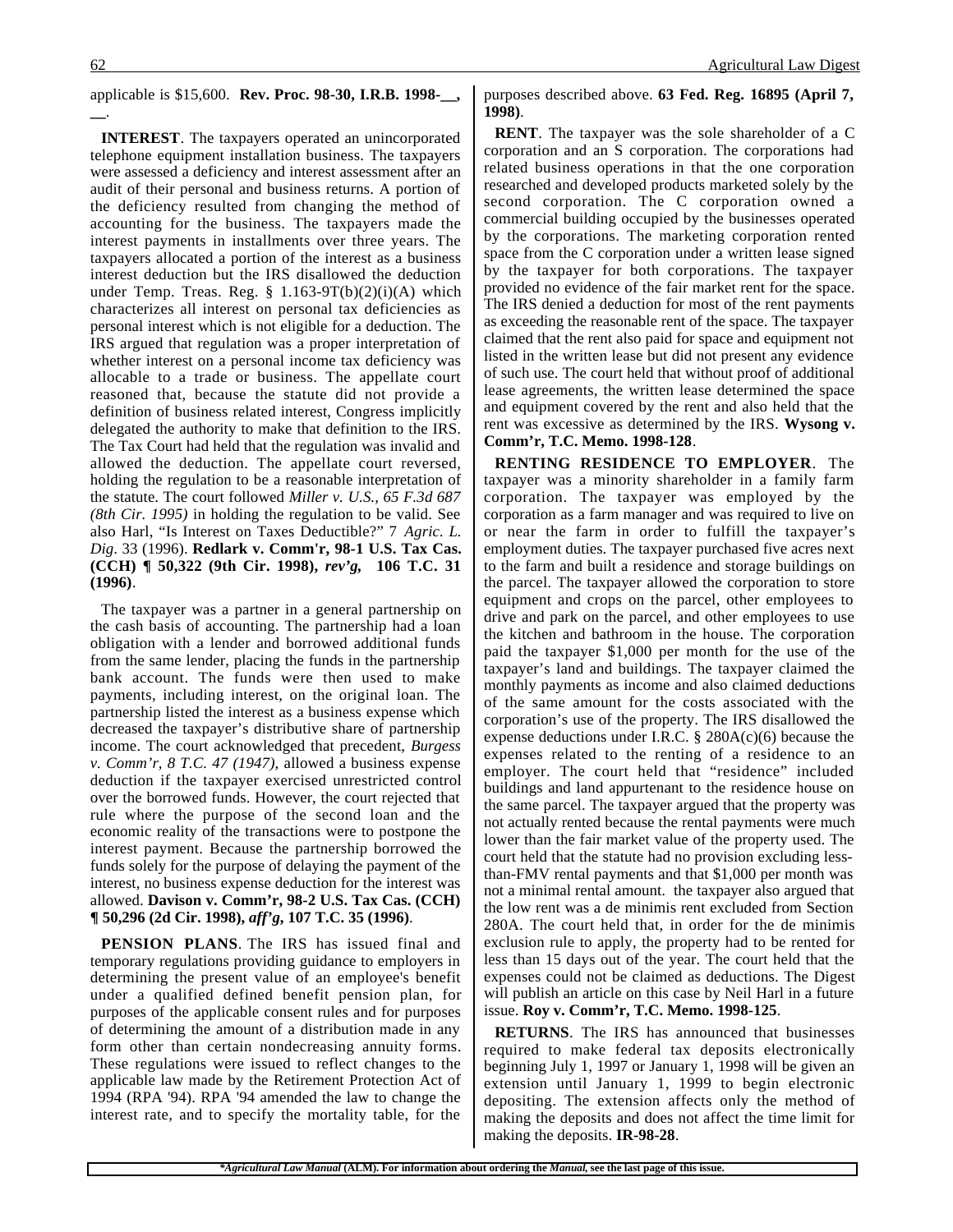#### **S CORPORATIONS-***ALM* **§ 7.02[3][c].\***

SECOND CLASS OF STOCK. Twenty members, including QSSTs, of the same family owned all the shares of an S corporation which operated a retail grocery. Three shareholders entered into a stock redemption agreement to redeem all or a portion of their shares. The shares were to be redeemed at fair market value as determined by an unrelated bank. The IRS ruled that the redemption agreements would not create a second class of stock for S corporation status purposes. **Ltr. Rul. 9814003, Dec. 17, 1997**.

## **STATE REGULATION OF AGRICULTURE**

**OWNERSHIP OF AGRICULTURAL LAND**. The Iowa legislature has passed new legislation allowing certain corporations and cooperative associations to own up to 640 acres of agricultural land in Iowa. The new law applies to "networking farmers' corporations,"(NFC) "networking farmers' limited liability companies,"(NFLLC) "farmers cooperative associations" (FCA) and "farmers cooperative limited liability companies."(FCLLC)

A "networking farmers corporation" is defined as a corporation, other than a family farm corporation, if all of the following conditions are satisfied—

1. "Qualified farmers" must hold at least 51 percent of all issued shares of the corporation or at least 51 percent of all issued shares in each class if the corporation has more than one class. A "qualified farmer" includes a natural person "actively engaged in farming," a general partnership if all partners are natural persons engaged in farming (but the partnership itself need not be engaged in farming) or a farm estate. The term "actively engaged in farming" means that a natural person, including a shareholder or an officer, director or employee of a corporation or a member or manager of a limited liability company (LLC) must do *any* of the following—

• Inspect the production activities periodically and furnish at least half of the value of "tools" used for crop or livestock production and pay at least half the direct costs of crop or livestock production. Note that a typical crop share landlord would likely not meet this test because of the requirement that "at least half of the value of the tools used" be provided.

• Regularly and frequently make or take an important part in making management decisions substantially contributing to or affecting the success of the farm operation.

• Perform physical work which significantly contributes to crop or livestock production.

2. "Qualified persons" must hold at least 70 percent of all issued shares of the corporation or more than 70 percent of all issued shares in each class if the corporation has more than one class. A "qualified person" includes a qualified farmer, a qualified farm entity or a qualified commodity share landlord. A "qualified commodity share landlord" requires that the owner of agricultural land be actively engaged in farming the land or a family member of the owner "is or was" actively engaged in farming the land, if the family member is the spouse, parent, grandparent, lineal ascendant or a grandparent or spouse or other lineal descendant of a grandparent or spouse.

In addition to the 640 acre limitation, an NFC must have at least 75 percent of its *total gross receipts* from the sale of livestock

The term "networking farmers limited liability company" means a limited liability company, other than a family farm limited liability company, if all of the following conditions are met—

1. "Qualified farmers" must hold at least 51 percent of all membership interests in the LLC. If more than one type of membership interest is used, qualified farmers must hold at least 51 percent of all membership interests of a particular type.

2. "Qualified persons" must hold at least 70 percent of all membership interests in the LLC. If more than one type of membership interest is used, qualified persons must hold at least 70 percent of all membership interests of a particular type.

For this purpose, a "farmers cooperative association" is defined as a cooperative organized under Ch. 490 or Ch. 499 of the Iowa Code if all of the following apply—

1. Qualified farmers hold at least 51 percent of the equity interest in the cooperative association including 51 percent of each class of members' equity, and

2. At least a 70 percent equity interest in the cooperative must be held by (1) a qualified farmer, (2) a family farm entity or (3) a commodity share landlord.

The term "farmers cooperative limited liability company" is defined as a limited liability company if all of the following apply—

1. 100 percent of the membership interests are held by cooperative associations.

2. Farmers cooperative associations must hold at least 70 percent of all membership interests in the LLC.

A NFLLC must have receipts from the sale of livestock which are at least 75 percent of its *gross receipts from farming*. Note that NFLLCs may have substantial nonfarm income and still qualify. In addition to the 640 acre limitation, a FCA or FCLLC may not produce forage or grain on agricultural land in which the FCA holds an interest. In addition, members who are parties to "intracompany loan agreements" may not own 50 percent or more of the interests in the FCLLC. If the FCLLC is a member of a regional cooperative association, the FCLLC cannot own swine or contract for the care and feeding of swine.

A FCA may enter into an agreement under a lease or production contract with a person to produce the forage or grain, if the FCA does not receive forage or grain in payment under the agreement. The lease or contract may specify the type of forage or crop that must be produced and provide that the FCA has a right to purchase the forage or grain on the same terms and conditions as the highest bona fide offer received by the person for the forage or grain, within a period agreed to in the lease or production contract. **H.F. 2335, signed April 16, 1998, adding Iowa Code Chs. 10, 10B**.